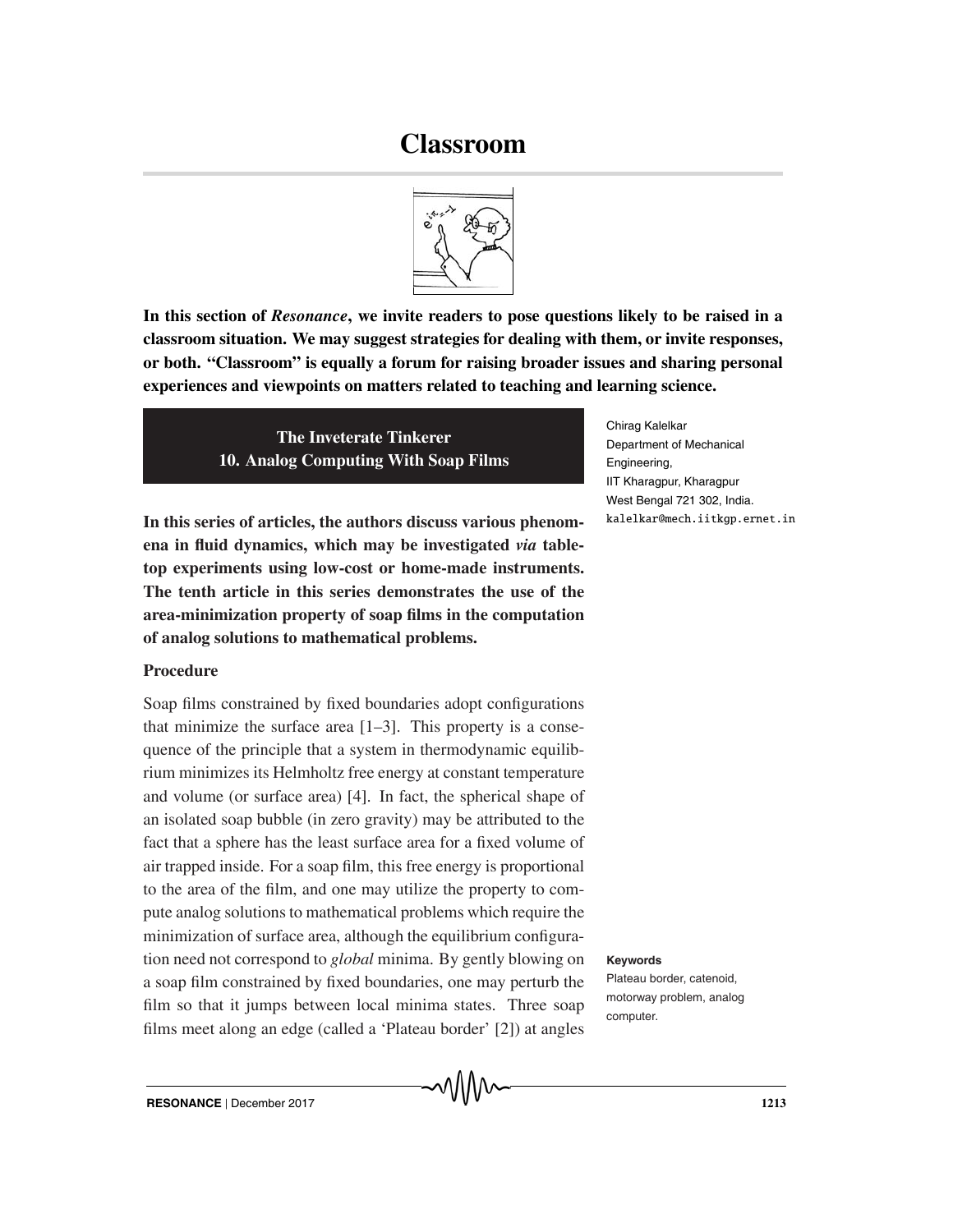

**Figure 1.** Minimum area configuration for a soap film in a U-frame, bounded by a cotton thread pulled at the center.

> Soap films can also be  $\parallel$  of 120 $^{\circ}$ , and Plateau borders meet in fours at a vertex, at tetrahedral angles of 109.47o. In hydrostatic equilibrium, the difference in pressure across the curved soap film is proportional to the mean curvature (defined as  $1/R_1 + 1/R_2$ , where  $R_1$  and  $R_2$  are the principal radii of curvature) of the film [1]. The difference in pressure is constant at any point on the surface, therefore the mean curvature of the film is a constant.

> > A simple demonstration of the area-minimization property of soap films may be performed by constructing a U-frame from bicycle spokes and tying a cotton thread across the open end. On immersing the frame in a bath of soap solution (we used a dilute aqueous solution of Fairy liquid detergent, Procter and Gamble) and withdrawing the thread, the thread adopts a semicircular shape which minimizes the area of the film. If the thread is pulled outwards at the center, the thread adopts the shape shown in *Figure* 1. Also see the video: youtube.com/watch?v=nKKS3qQGR8w

> > Soap films can also be used to compute minimum surfaces to solve three-dimensional problems by constructing frames which

used to compute minimum surfaces to solve three-dimensional problems by constructing frames which are shaped like a cube, an octahedron, and a helix joined to its central axis.

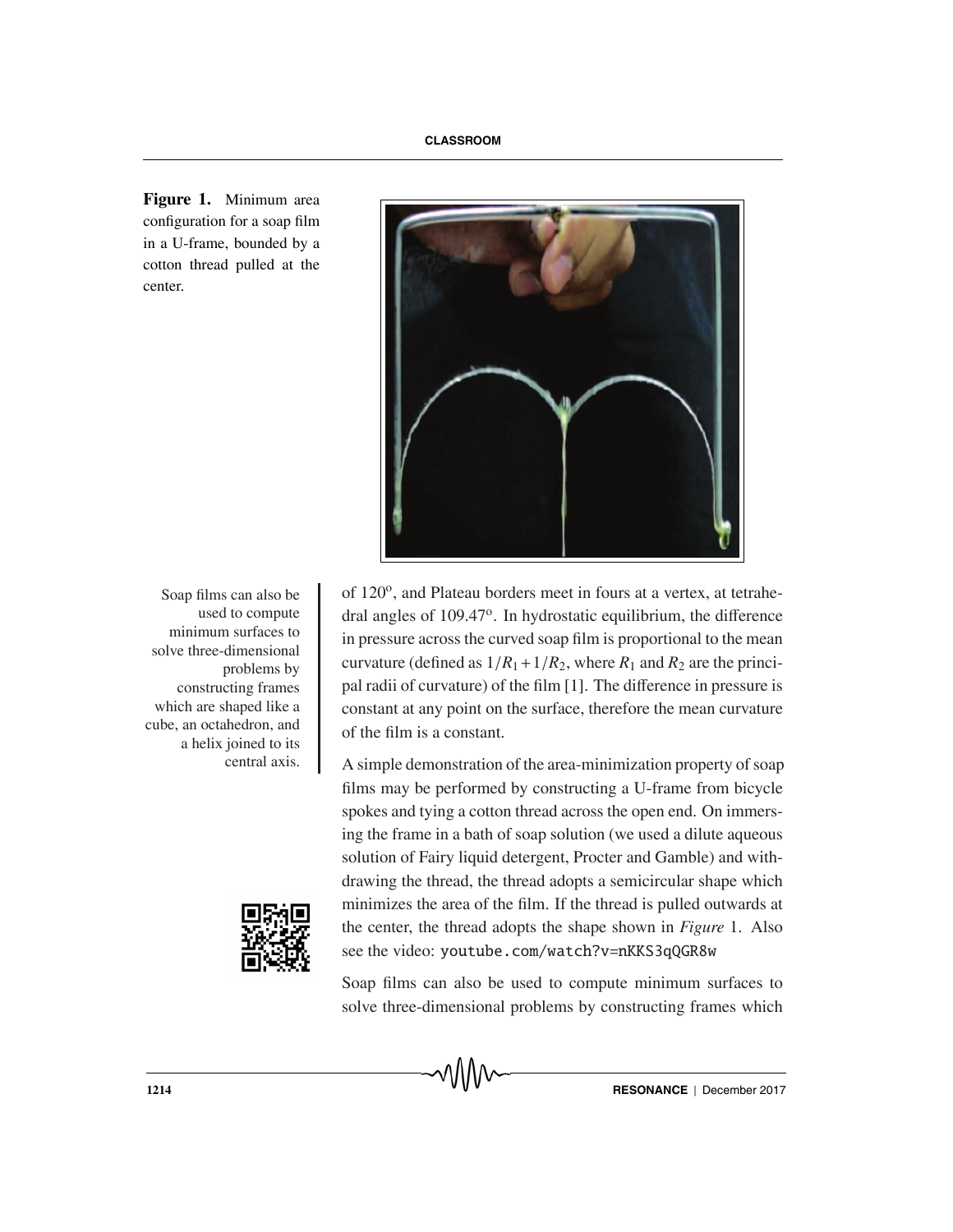

**Figure 2.** An air bubble trapped within a soap film in a cubical frame.

are shaped like a cube, an octahedron, and a helix joined to its central axis, using bicycle spokes which were cut into sections and welded together or twisted. See the video:

Note that for the cubical frame, the soap film surfaces do not meet at a point in the center of the cube, but at a 'square-shaped' film near the center of the cube. In the case of a helix joined to its central axis, a soap film helicoid is obtained. One may trap an air bubble in the center of the framework by first immersing it in the soap solution and then partially immersing the wetted structure into a thin layer of the same solution in a tray (see *Figure* 2). The trapped air bubble shares the symmetry of the enclosing framework.

# **Experiment 1: Catenoidal Soap Films**

 $\mathcal{L}$ 

Two coaxial metal hoops placed in contact with each other are immersed in soap solution and withdrawn. The membrane within the hoop is punctured, and the hoops are slowly separated from each other along their axis. The shape of the soap film bridge formed is called a 'catenoid' (see *Figure* 3), which is the surface

of revolution of a catenary (see: mathworld.wolfram.com/Catenoid.html

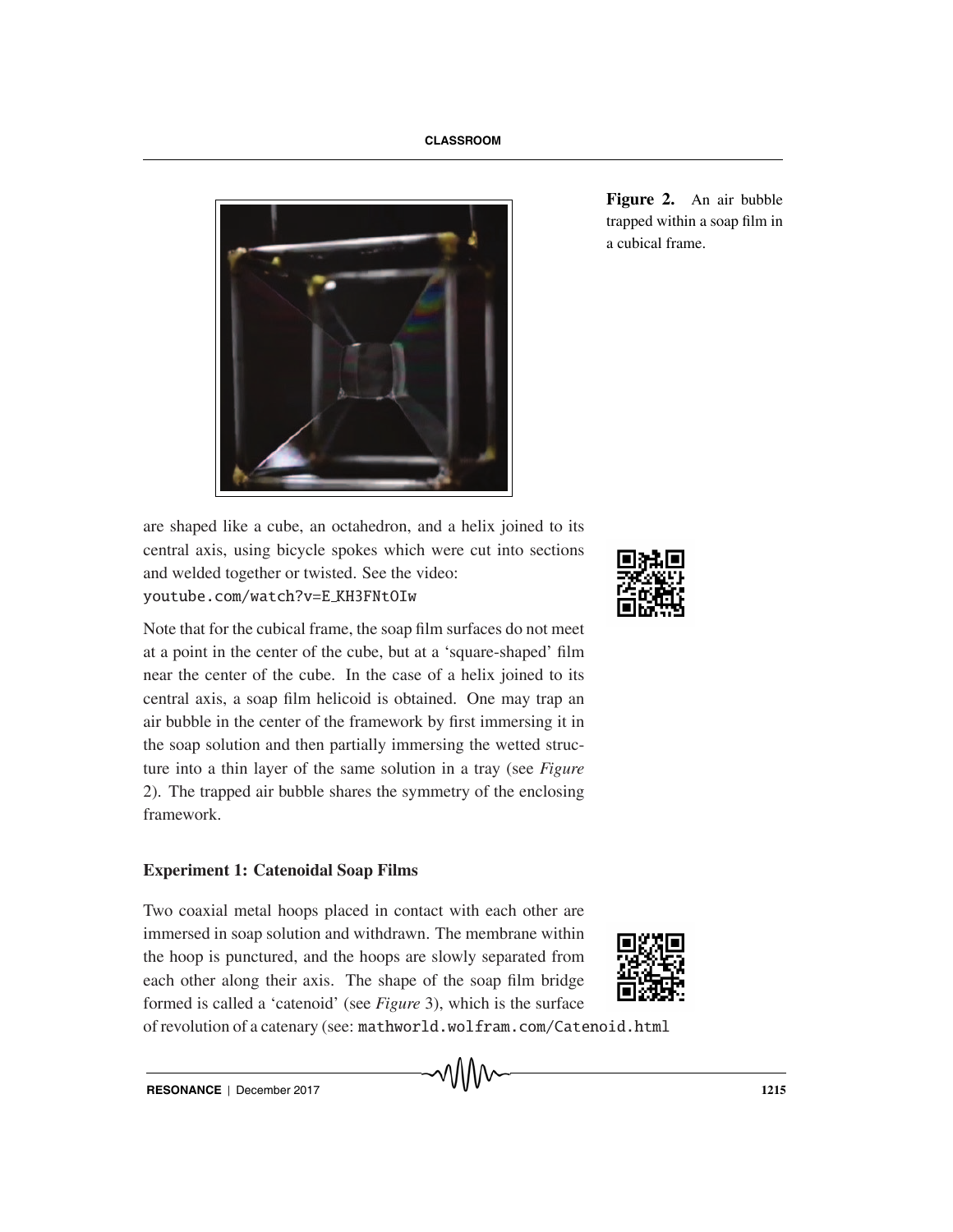**Figure 3.** A catenoidal soap film bridge between two metal hoops.



for a discussion of properties of this surface). See the video: <youtube.com/watch?v=AcxcgdcUNzA>cxcgdcUNzAcxcgdcUNzAcxcgdcUNzAcxcgdcUNzAcxcgdcUNzAcxcgdcUNzAcxcgdcUNzAcxcgdcUNz

The instability of a liquid bridge was discussed by Rayleigh [5], who showed that the bridge is (linearly) unstable when the ratio of its length and the hoop radius exceeds  $2\pi$ . The actual process of breakup is dynamically complex [6] as seen in *Figure* 4, wherein a soap bubble is shown to be linked by thin filaments to planar discs on the hoops and eventually pinches off. See the video taken using a high-speed camera (Phantom M110) with a macro lens, and backlit using an LED light source:youtube.com/watch?v=BUyU0dVIELs





In the above experiment, if the membrane within the hoops is not punctured, one obtains a planar film at the center of the liquid bridge, see the video showing the breakup of this capillary bridge:  $\mathcal{L}$ 

**Experiment 2: The Motorway Problem**

A soap-film model of the motorway problem uses parallel Plexiglas plates separated by pins and dipped in a soap solution.

Consider towns linked by a motorway, with the constraint that the total length of the motorway must be of the smallest length ensuring that every town is linked to every other town. The problem reduces to finding a (possibly non-unique) motorway configuration that minimizes the overall length. A soap-film model of the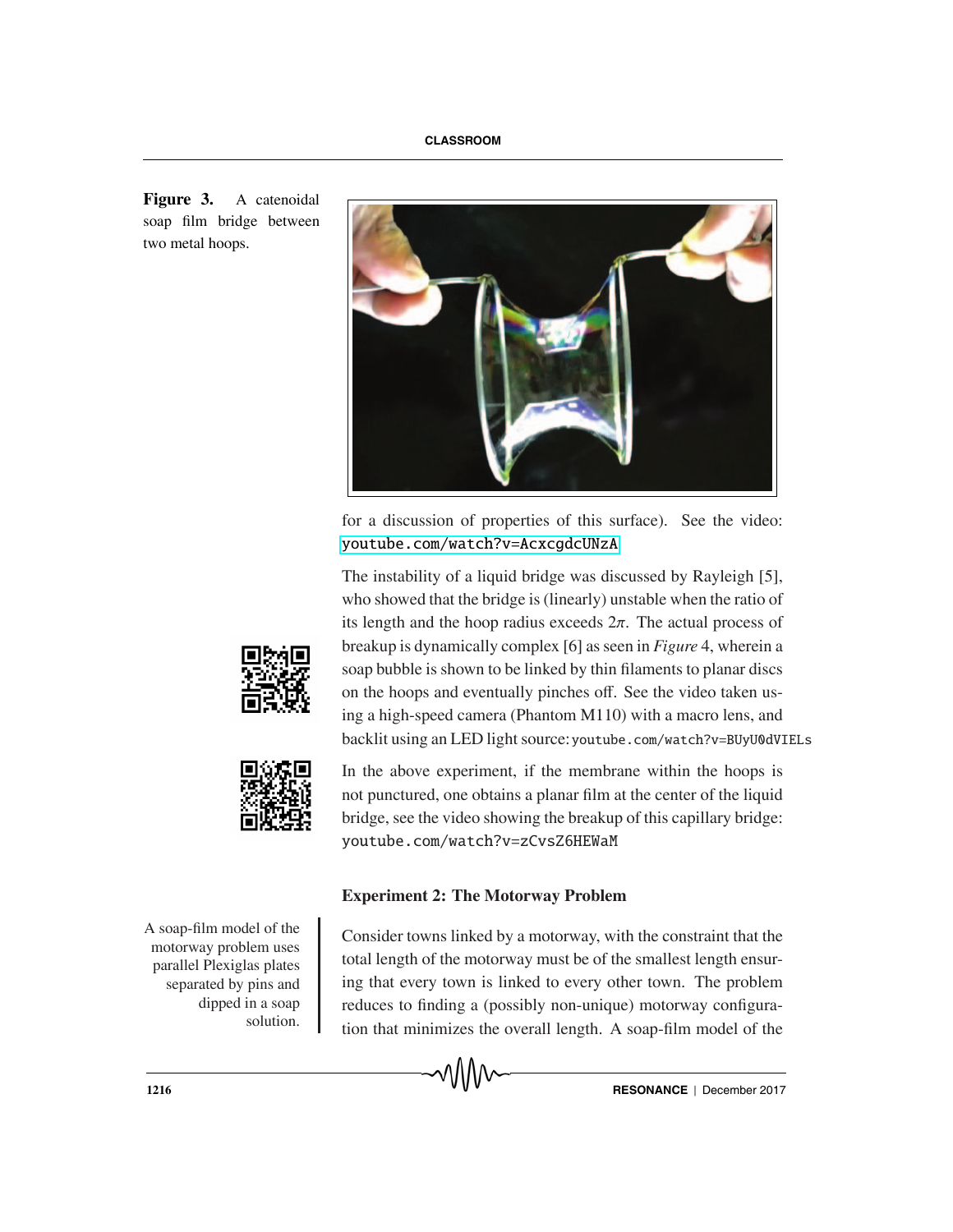

**Figure 4.** A soap bubble linked by filaments to planar discs, during the breakup of a catenoidal bridge.



**Figure 5.** An analog solution to the motorway problem for a regular hexagonal configuration (see the text for discussion).

motorway problem [1] uses parallel Plexiglas plates of dimension  $10\times10\times0.2$  cm<sup>3</sup> which are separated by pins perpendicular to the plates which represent, to scale, the positions of the towns. The ends of the pins are glued to the plates using an epoxy adhesive